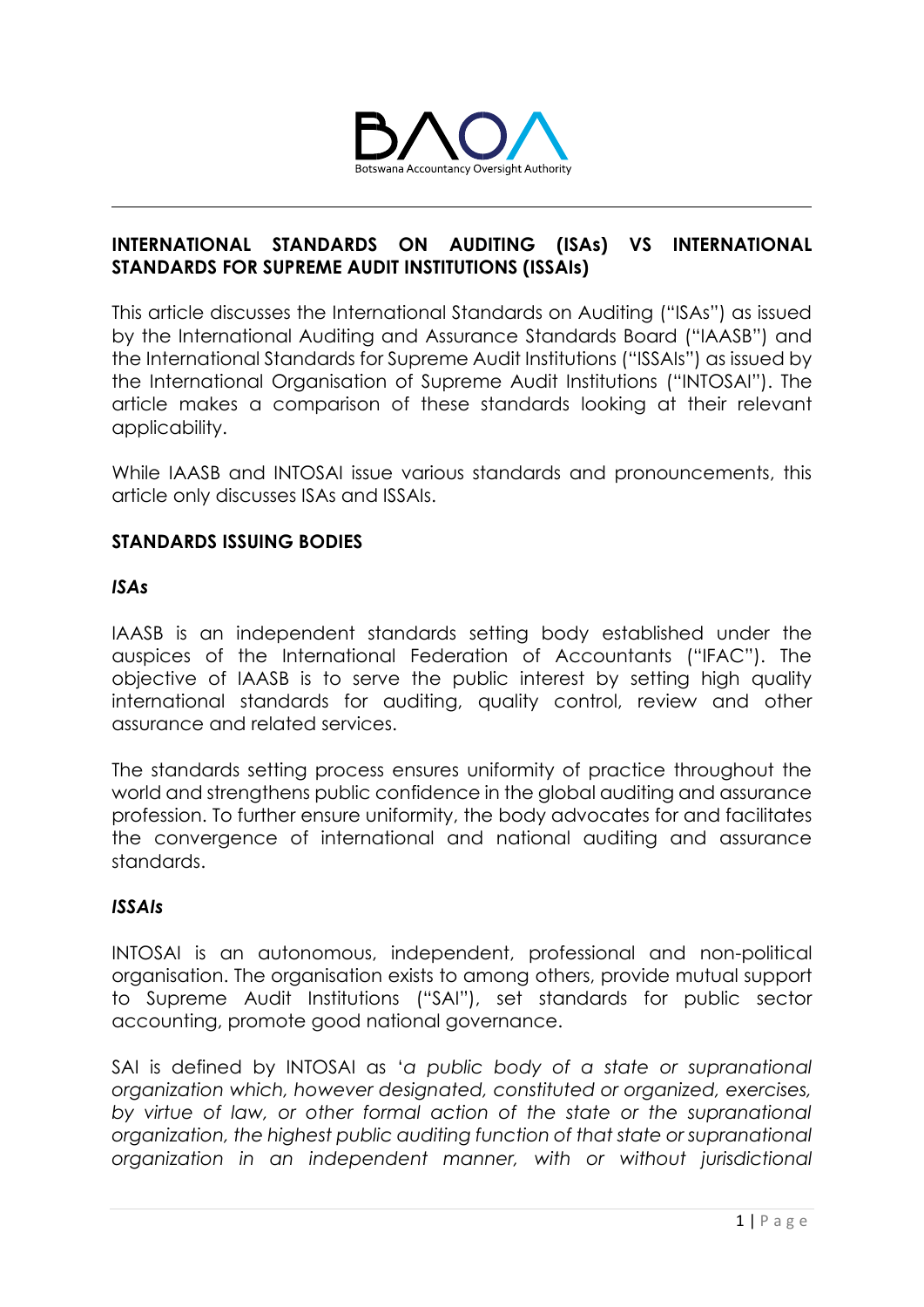*competence.'* Common reference at jurisdictional level of SAIs is Auditor General.

To execute its mandate, INTOSAI sets professional auditing standards for the public sector for application by SAIs around the globe to ensure uniformity.

# **APPLICATION**

## *ISAs*

The International Standards on Auditing provide guidance to an auditor when they are *engaged to conduct an audit of financial statements*. Financial statements are prepared in accordance with a specific framework such as International Financial Reporting Standards (including IASs and IFRS for SMEs) and Generally Accepted Accounting Principles. An audit is intended to enhance the degree of stakeholder confidence in the financial statements prepared. To achieve this objective, an auditor expresses an opinion on whether the financial statements are prepared, in all material respects, in accordance with the relevant financial reporting framework. To facilitate expression of such opinion an auditor applies the ISAs.

The opinion expressed by an auditor under the ISAs is a reasonable assurance. A reasonable assurance is a high level of assurance (vs limited assurance), but is not absolute assurance, and is obtained when an auditor has obtained sufficient appropriate audit evidence to reduce audit risk to an acceptably low level.

An auditor is prohibited from expressing that they have carried out an audit in accordance with ISAs unless the auditor has complied with the requirements of all ISAs relevant to an audit.

### **ISSAIs**

With the continued call for professionalization of the public sector accounting, INTOSAI developed widely recognised international professional standards for public sector auditing. These standards are intended to support SAIs in the development of their professional approach in accordance with their mandates and with national laws and regulations. ISSAIs are applicable to:

Financial Audit;

Performance audit;

Compliance audit; and

Other engagements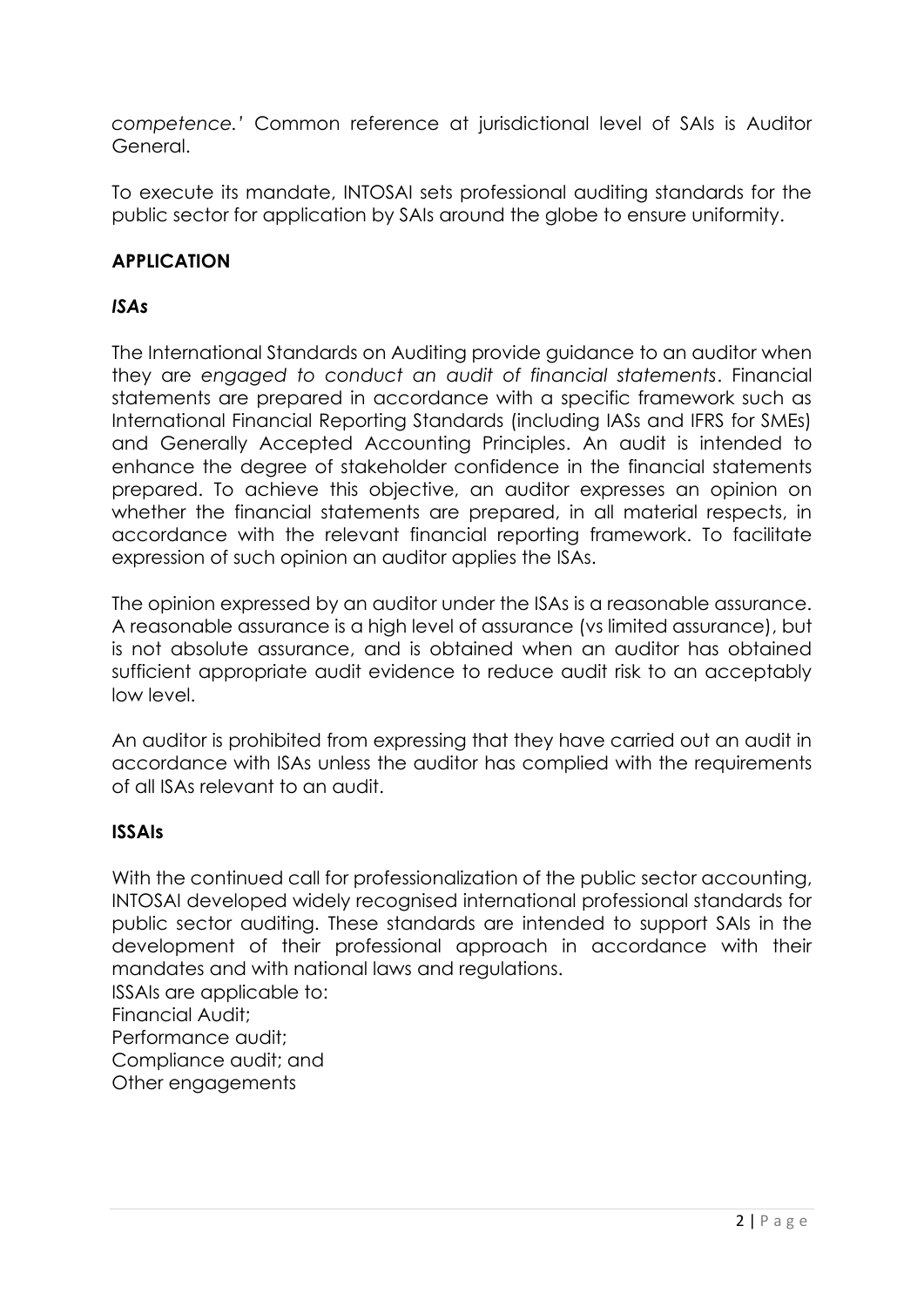

*Figure 1.* Source: [INTOSAI](https://www.intosai.org/focus-areas/audit-standards)

As SAIs are established by country laws, their mandate is driven by relevant statutes and therefore the ISSAIs only provide guidance but do not limit or prevent SAIs performance of their legislative responsibilities.

*Fundamental Principles of Public-Sector Auditing* provide SAIs with the following options in establishing authoritative standards:

- ❖ basis on which SAIs can develop standards;
- ❖ basis for the adoption of consistent national standards;
- ❖ basis for adoption of the ISSAIs.

That notwithstanding, a SAI may only declare that the standards it has developed or adopted are based on or are consistent with the principles of the ISSAIs only if the standards fully comply with all relevant principles in ISSAIs. Audit reports may include a reference to the fact that the standards used were based on or consistent with the ISSAI or ISSAIs relevant to the audit work carried out.

As noted above ISSAIs are applicable to financial, performance, compliance and other audit engagements. Financial audits consider financial information of audited entities including their financial statements. In the development of ISSAIs relevant to financial audits, ISSAIs were development with ISAs as a benchmark. ISSAI 100 *Fundamental Principles of Public-Sector Auditing* provides that in performance of financial audits reference can be made to either ISSAIs or ISAs. While ISSAIs would have content relevant to public sector entities, the auditor's responsibilities remain the same.